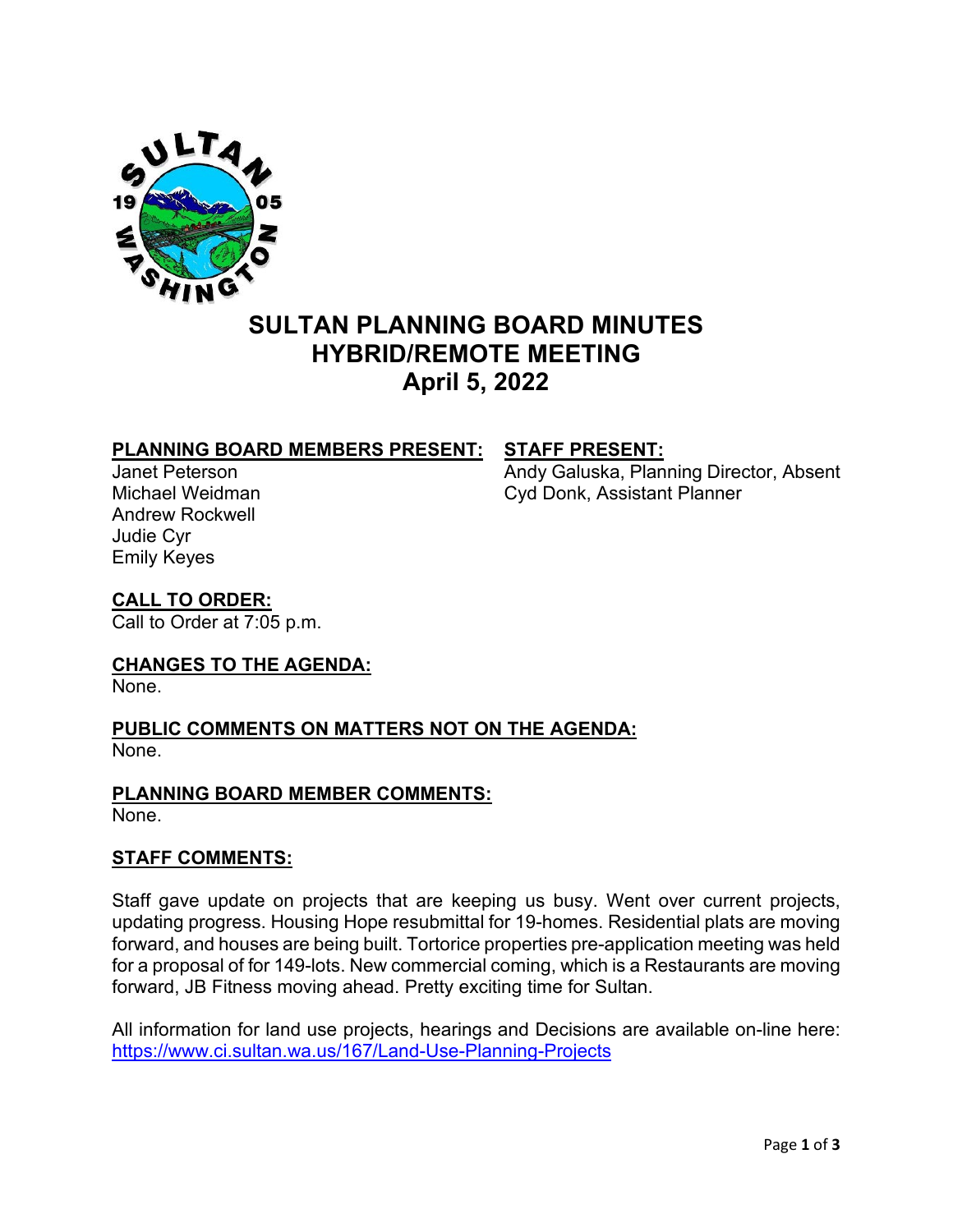**APPROVAL OF MINUTES:** Rockwell made a motion to approve the March 15, 2022, with correction to Mike Weidman spelling and he was not absent. Seconded by Cyr. All Ayes.

#### **PRESENTATION:**

None.

#### **DISCUSSION AND STUDY ITEMS:**

- a. Oversized Vehicles Code Project
- b. Flood Damage Prevention Update
- c. Storefront Studio Update/Feedback
- A. Code really does not address over-sized vehicles. Staff continued research and produced some language to address parking and storage on the streets. Board had discussion and finds it a bit too broad. Suggested putting time restrictions and be more explicit. Board discussed further on terms, length of time, outline standards and expand the language. Place no parking for event signs out in events.
- B. Updating the flood damage prevention code to include Class 8 freeboard. Staff will update the code and bring back for a public hearing.
- C. UW Storefront Studio contract with Architecture Depart. They took a walk downtown to see the general street scape and discuss what ideas the downtown could look like. UW Storefront webpage has more information. Businesses invited to attend and give input. Provide general guidelines for development. Thursday's council meeting will discuss the ARPA money from Covid and aid the businesses who would like to update their storefronts. Adding additional parking behind city hall and at 4<sup>th</sup> & Alder at the city's newest property. Will publicize on Facebook and the City website. It is exciting to have this opportunity. Will notify the Board on upcoming meetings.

#### **SUMMARY OF MEETING RESULTS AND ACTIONS FOR NEXT MEETING:**

Next meeting May 3, 2022.

Looking at a joint City Council and Planning Board Meeting. May 19<sup>th</sup> or June 2<sup>nd</sup>.

#### **PUBLIC COMMENTS ON AGENDA ITEMS ONLY:**

None.

#### **PLANNING BOARD MEMBER COMMENTS:** None.

#### **STAFF COMMENTS:**

None.